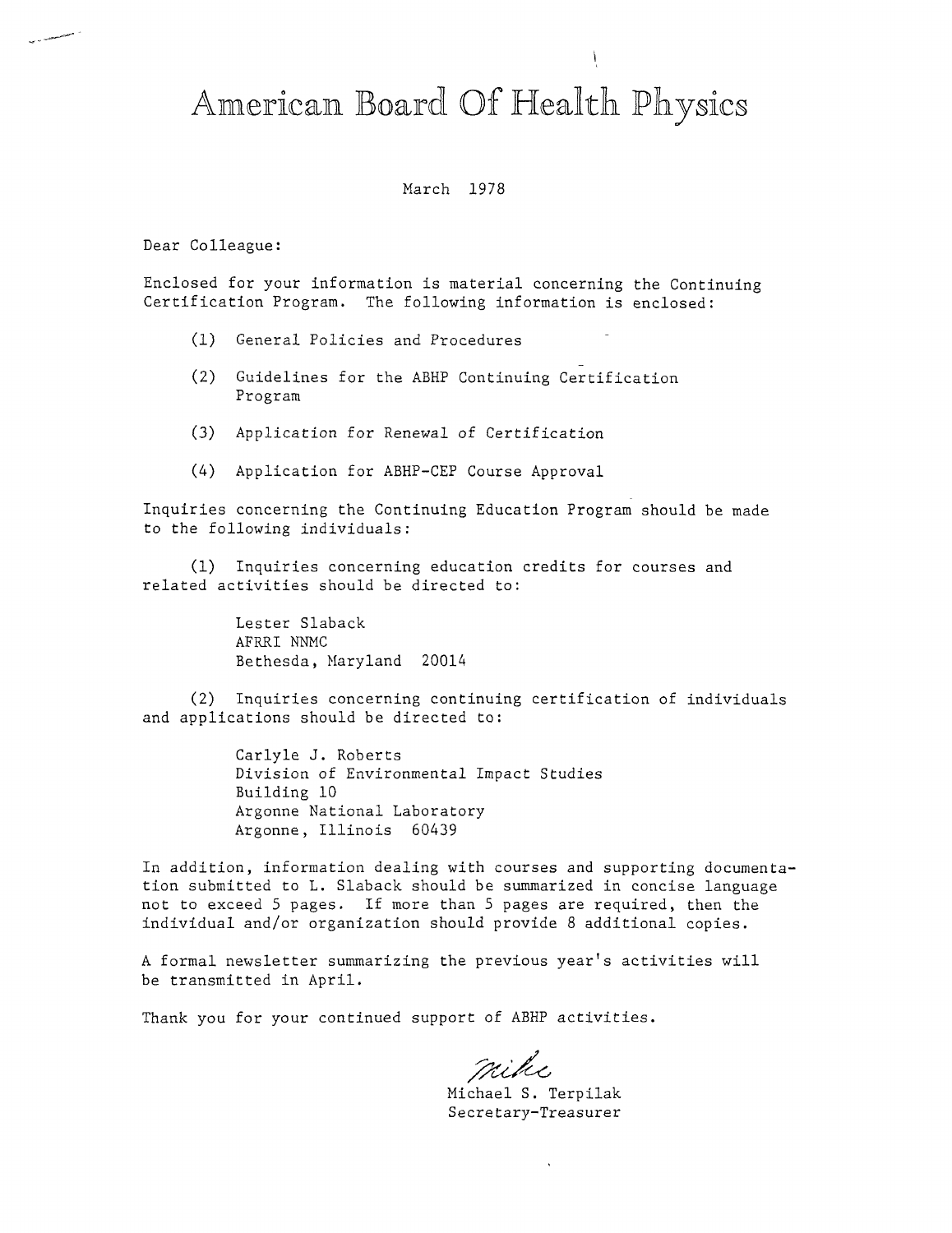## American Board Of Health Physics

CONTINUING EDUCATION PANEL

#### General policies and procedures.

*A.* In order to qualify for credit toward meeting the continuing education requirements of the American Eoard of Health Physics (ABHP) all courses and other activities must be approved by the Continuing Education Panel (CEP). Application for approval may be made directly to the Chairman of the CFP by the course sponsor or a participating Certified Health Physicist (CHP). Appli cants are urged to submit their requests far enough in advance that a decision can be made by the Panel and announced before the course begins; however, the Panel will accept without prejudice (applying their usual approval criteria) all applications received within ninety  $(90)$  days after an event has concluded.<sup>1</sup> Applications must be in the form specified by the Panel and be complete in all respects.

B. In the context of this document, a "continuing education course" is a program that is fonnally organized, is offered within a specific tire period, covers preselected topics and is given by specified individuals. Only that portion of a program which relates rather directly to health physics and contributes to the technical competence of the CHP will be approved. Related subjects are those that are used directly in health physics but are not usually designated as health physics courses. Examples of these might be statistics, meteorology as applied to environmental dose assessment, reactor coola.nt chemistry and radiation genetics. The Panel will evaluate each course on the basis of content, instructors' qualifications, degree of student involvement and schedule. After weighting these factors according to an established formula, it \Vlll assign each course a number of continuing educations credits which may be less than the number of contact hours.

C. The following activities have been reviewed by the CEP and approved for continuing education credit witoout specific application by individual CHP's. These approvals are exclusive of any additional education credits that might be earned by attending specific events at these meetings.

(1) Attendance and participation at the annual Health Physics Society meeting shall receive one continuing education credit per day with a limit of three (3) credits per meeting.<sup>2</sup>

(2) Attendance and participation at the HPS Midyear Topical Symposium shall receive one continuing education credit per day with a limit of three (3) credits per meeting.2

D. Course sponsors or organizers are strongly encouraged to provide certificates of attendance or other fonns of recognition to the attendees.

 $1_A$ s an exception, applications for approval of continuing education activities concluded any time during 1977 will be accepted through April 1, 1978.

 $2$ The ABHP will accept a maximum of 8 CEC's acquired through attendance at these meetings toward the required total of 16 credits.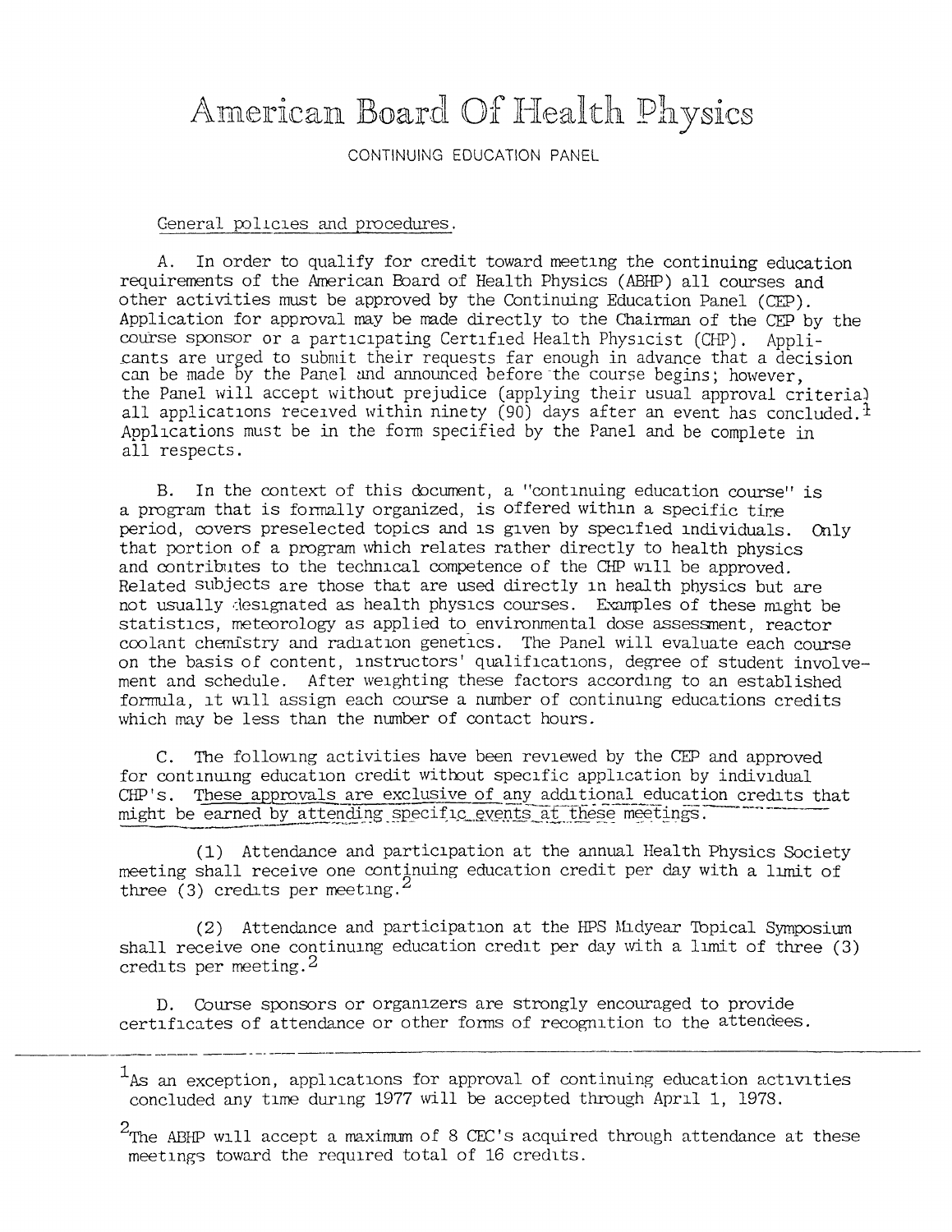## GUIDELlNES FOR THE ANLRICAN BOARD OF HEALTH PHYSICS CONTINUING CERTIFICATION PROGRAM

#### I. Renewal Period

In the five-year period beginning on January 1, 1977, and during each four-year period thereafter, each Certified Health Physicis: shall renew his\* certification. Individuals certified after January 1, 1977, shall renew their certification withm each four-year period starting on January 1 in the year after certification is awarded.

Explanatory Note: Present Certified Health Physicists would be required to renew their certification before January 1, 1982. The next renewal deadline would be January 1, 1986. For example, an ind1v1dual may choose to have his certification renewed in 1978 and he may wait until 1985 before the next renewal.

#### II. Extension of Renewal Period

The ABHP may extend the renewal interval, upon request, when an individual cannot meet the requirements because of sickness, foreign residence or other unusual circumstances.

Explanatory Note: This flexibility is provided to allow the Board to grant extensions when necessary. These cases should be infrequent.

## III. Requirements for Continuing Certification

To renew his certification a diplomate shall remain active in the profession of health physics and keep abreast of new developments in the profession. Demonstration of these requirements shall be provided through the following steps that shall be accomplished during the renewal period:

- a. Submission of an Application for Renewal of Certification.
- b. Attendance at ABHP-approved continuing education courses, or other approved activities.
- c. Submission of additional information to describe and verify his continuing professional responsibilities and activities if requested by the Board.

### Explanatory Notes:

a. The Application for Renewal of Certification will provide the Board with information about the diplomate's professional activities since his previous application was submitted. The form will be similar to the original application for certification. The application will also include a reaffirmation that the individual is fulfilling the Professional Responsibilities of a Certified Health Physicist.

<sup>\*</sup> Throughout this document the conventional masculine pronoun is used when collective members of both sexes are referred to: thus, his = his/her.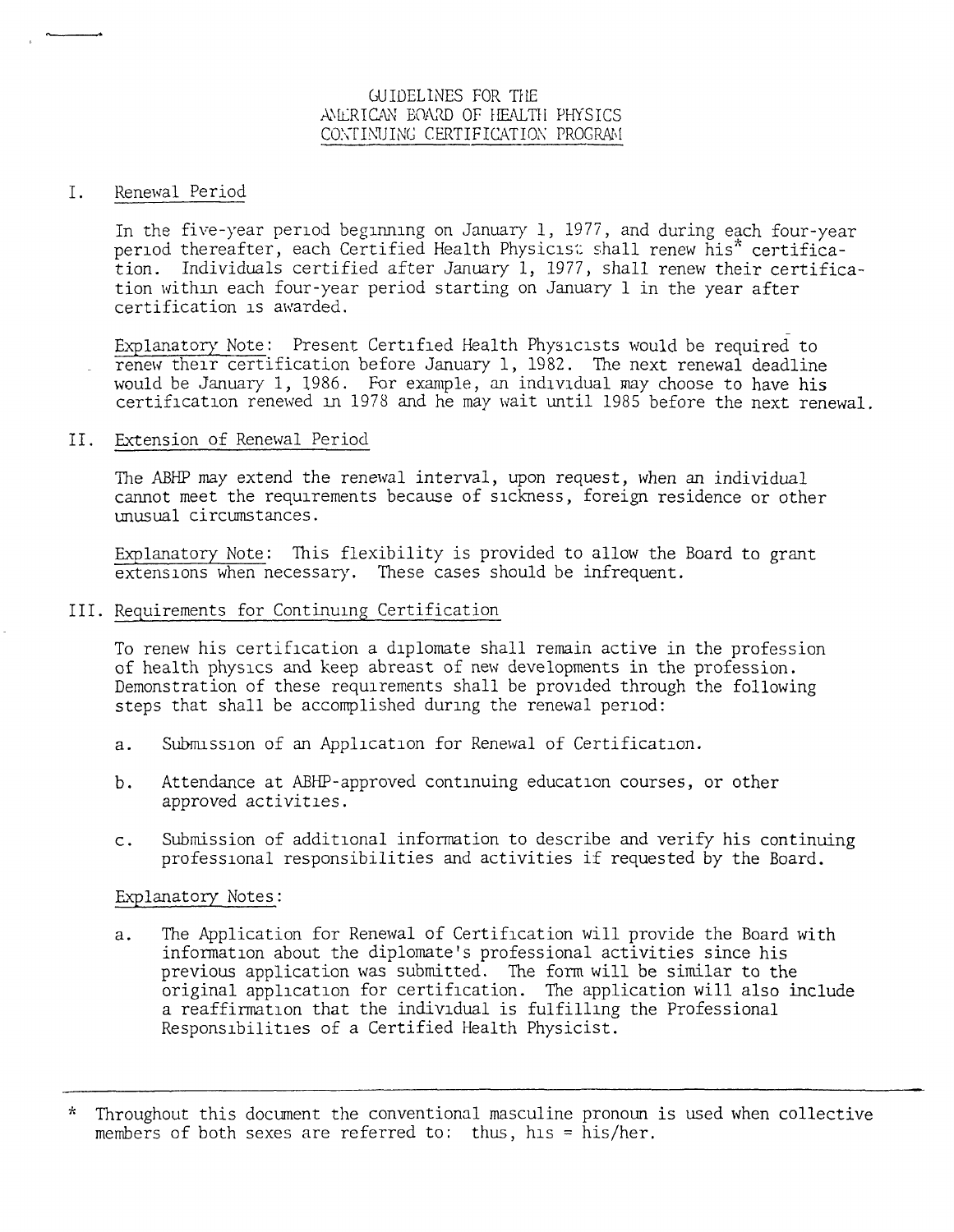- b. In his renewal application, the diplomate will demonstrate the extent to which he remains active in health physics. His efforts may include teaching, conducting and reporting the results of research, participating in scientific reviews and standards setting, and other activities which have a significant educational component. While these activities are relevant to the first requirement for continuing certification, they do not satisfy the requirement for continuing education.
- c. The continuing education requirement may be met by attending professionallevel courses on advanced health physics topics approved by the ABHP. During the renewal period, each diplomate shall attend courses or other activities providing a total of at least 16 continuing education credits  $(CEC's)$ .
- d. In order for the diplomate to receive credit, each course he attends must be approved by the Board's Continuing Education Panel (CEP). At the time the course is approved the Panel will determine the number of continuing education credits to be awarded to participants. In no case will the niunber of CEC's exceed the number of contact hours of lecture or demonstration, and it may be less. Course examinations will not be required. Lecturers at an ABHP/CEP-approved course will receive appropriate credit depending on the extent to which their participation constitutes an educational experience for them.
- e. Applications for accrediting of advanced health physics courses for continuing education may be submitted to the Panel by the course organizers or by an individual Certified Health Physicist. Courses may be sponsored by any organization. If possible, approval by the Panel should be obtained before the course is held; however, within defined limits, applications may be submitted after the course has been completed.
- f. The primary responsibility of the Panel on Continuing Education is to accredit courses. It will not organize and conduct courses itself, although it may offer assistance to other organizations. Whenever practical, the ABHP/CEP will announce approved courses in advance through selected publications or other means; however, the sponsoring organization will have the primary responsibility for announcements as well as all other aspects of the course. Educational activities other than participation in fonnal courses also may be approved by the Board for credit toward satisfying the requirements for continuing certification.
- g. If the Board cannot determine through a review of the Application for Renewal of Certification that the applicant is actively engaged in the profession of health physics at least 25% of his working time and fulfilling the Professional Responsibilities of a Certified Health Physicist, the Board may require the applicant to submit reports or other documentation and letters of reference to assist the Board in its review. These cases should be infrequent.

ووا الطفعة فعاليتها para sin